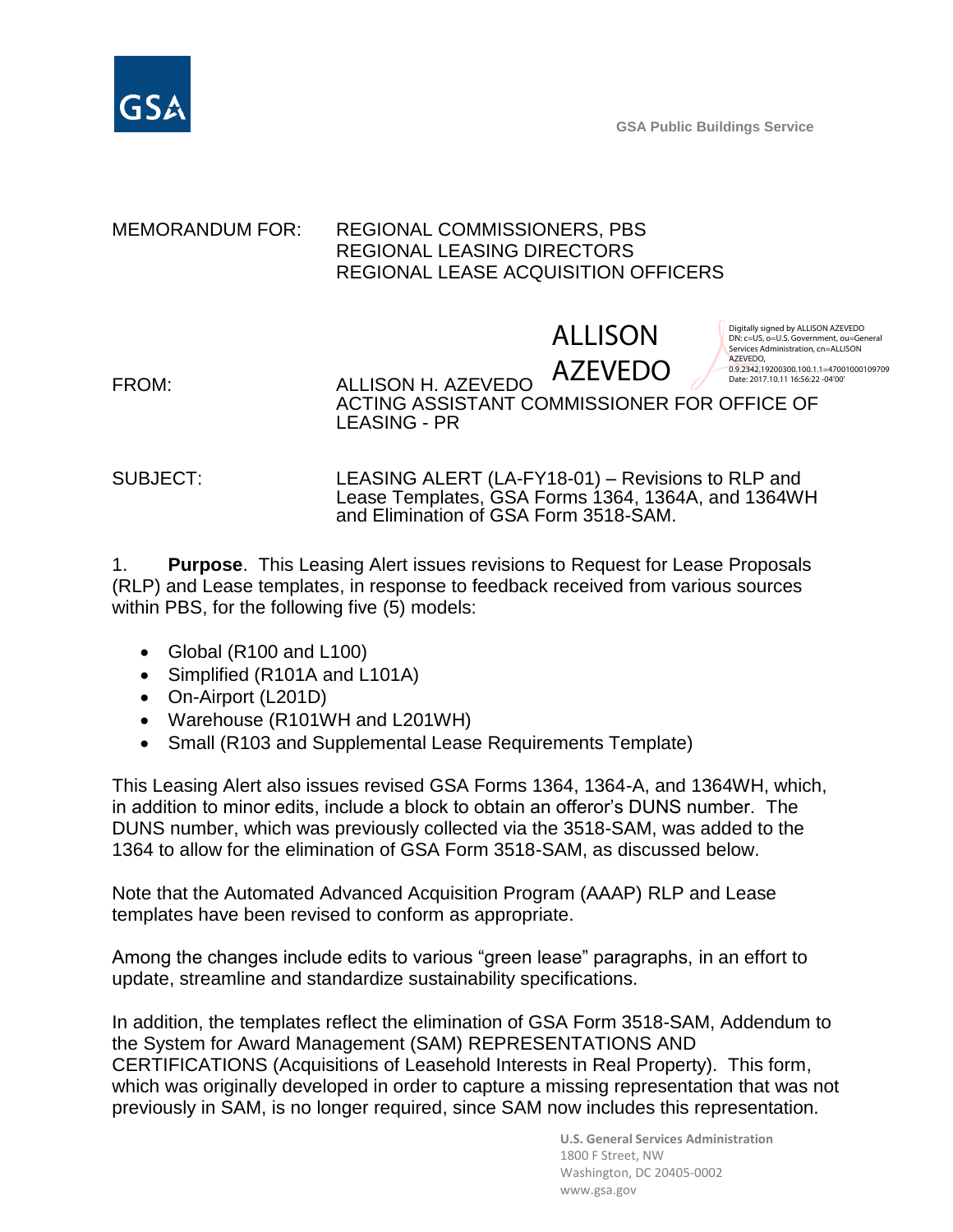Please note that LCOs are still required to download, review, and place in the lease file an offeror's SAM *online* representations and certifications, as described under Leasing Desk Guide Chapter 2.

2. **Effective Date**. This Leasing Alert and attachments are effective immediately for all RLPs issued on or after the signature date.

3. **Cancellation**. Prior revisions of applicable RLP, Lease, and 1364 forms are canceled and replaced by versions containing the new language attached hereto.

4. **Applicability**. This Leasing Alert and its attachments are mandatory and apply to all General Services Administration (GSA) real property leasing activities and to activities delegated by GSA to other Federal agencies.

5. **Instructions and Procedures**. This Leasing Alert, instructions, and attachments are effective for all RLPs issued on or after the effective date of this Leasing Alert. RLP packages issued prior to this date may be modified at the discretion of the LCO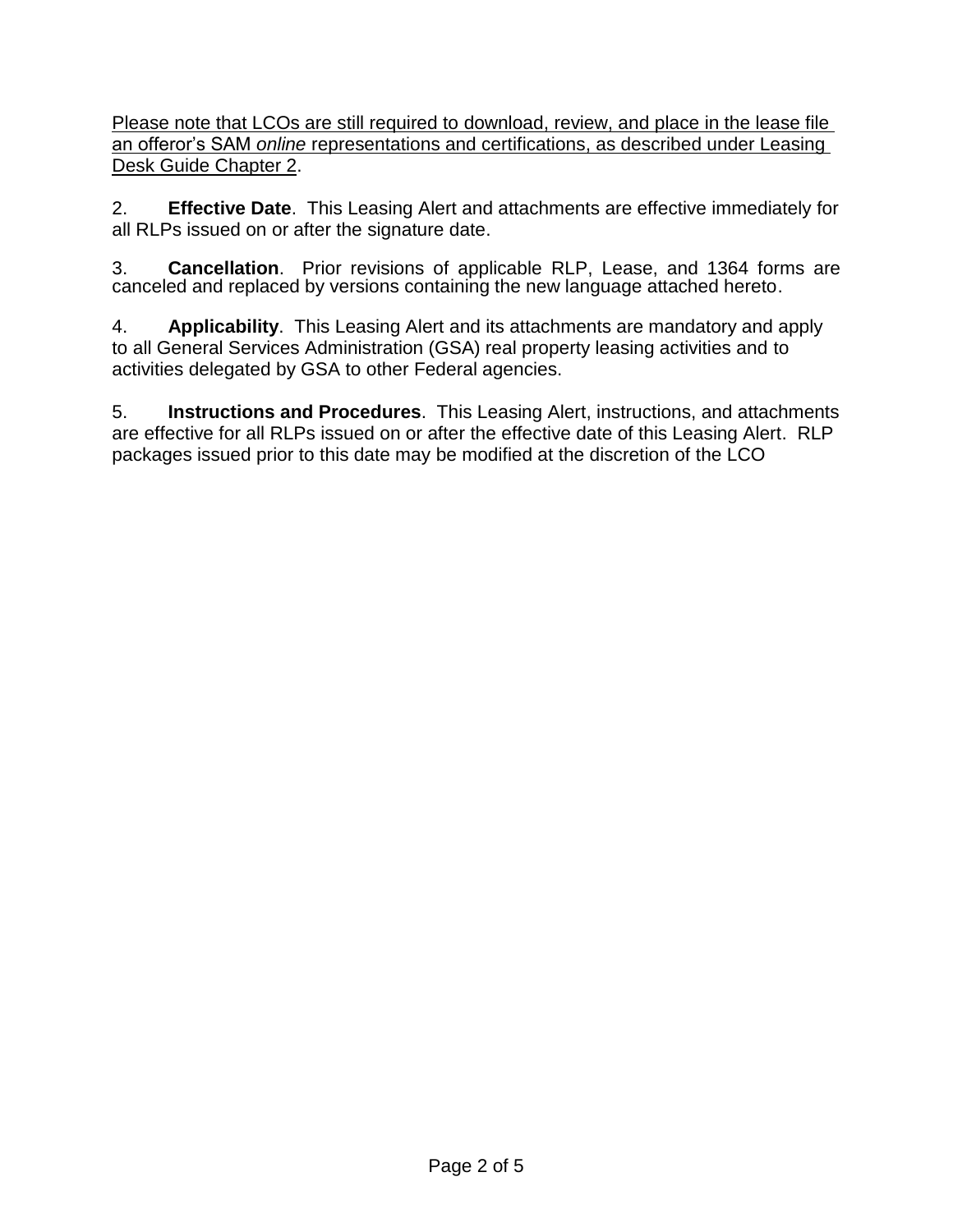- Attachment 1, Summary of Significant Changes
- Attachment 2, Global RLP template, GSA Form R100
- Attachment 3, Global Lease template, GSA Form L100
- Attachment 4, Simplified RLP template, GSA Form R101A
- Attachment 5, Simplified Lease template, GSA Form L201A
- Attachment 6, On-Airport Lease template, GSA Form L201D
- Attachment 7, Warehouse RLP template, GSA Form R101WH
- Attachment 8, Warehouse Lease template, GSA Form L201WH
- Attachment 9, Small RLP template, GSA Form R103
- Attachment 10, Supplemental Lease Requirements Template
- Attachment 11, GSA Form 1364, Proposal to Lease Space (Global Model)
- Attachment 12, GSA Form 1364A, Simplified Lease Proposal (Simplified Model)
- Attachment 13, GSA Form 1364WH,Proposal to Lease Space (Warehouse Model)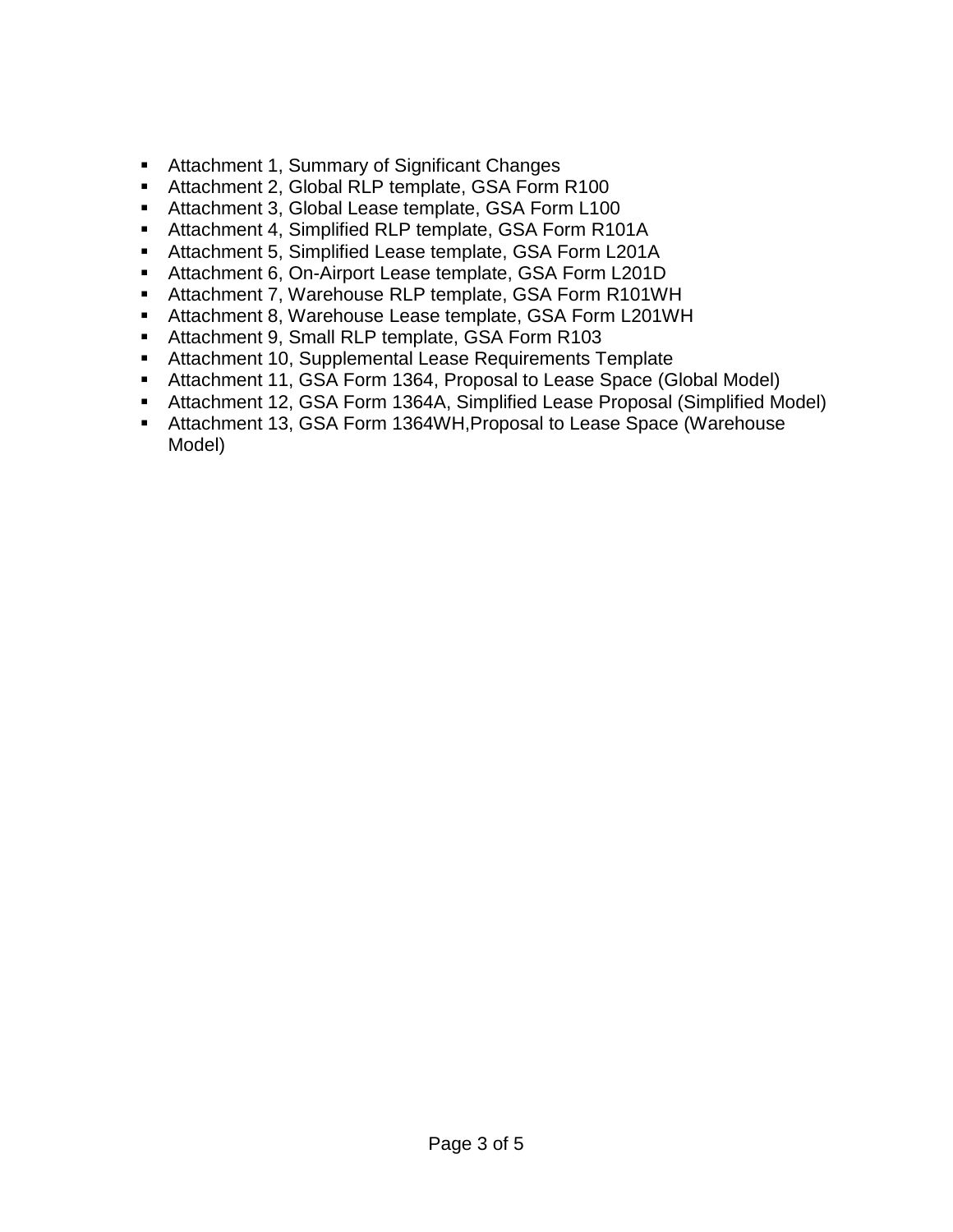#### ATTACHMENT 1

## **LEASING ALERT - SUMMARY OF SIGNIFICANT CHANGES**

Request for Lease Proposals (RLP) templates (note that changes vary according to model)

- Added blue text reminder about pre-issuance review requirements
- Added clarifying blue text for Randolph-Sheppard space requirements
- Revised Floodplain language to address access issues
- Eliminated GSA Form 3518-SAM submittal
- Added paragraph to provide NAICS code information
- Added paragraph to address requirement for offerors to submit DUNS number
- Clarified requirement for offerors to fill out online representations and certifications in SAM
- Clarified that step rents are submitted as shell, not fully-serviced rates
- Updated website addresses

#### Lease templates (note that changes vary according to model)

- Added blue text reminder about pre-award review requirements
- Changed order of subparagraphs addressing parking rates and free rent
- Added paragraph to capture lessor's DUNS number
- Updated blue text for percentage of occupancy
- Clarified requirement for lessors to fill out fill out online representations and certifications in SAM
- Clarified Adjustment for Vacant Premises language
- Clarified 24/7 HVAC requirements that are included in operating rent
- Revised DID definitions to reflect DID Review Guide and proposed changes to Pricing Desk Guide
- Amended format of as-built drawings from CD-ROM to digital
- Updated Sensitive But Unclassified paragraph to include an additional contact for incident reporting
- Updated blue text for cyclical carpet replacement
- Updated "Green Lease" specifications throughout

#### GSA Form 1364s (note that changes vary according to model)

- BSAC entry: deleted reference to Security Unit Price List (SecUP)
- Operating rent: grayed out block for entry of # of days effective
- Tax Information: added language about multiple buildings on tax parcel
- Added DUNS number